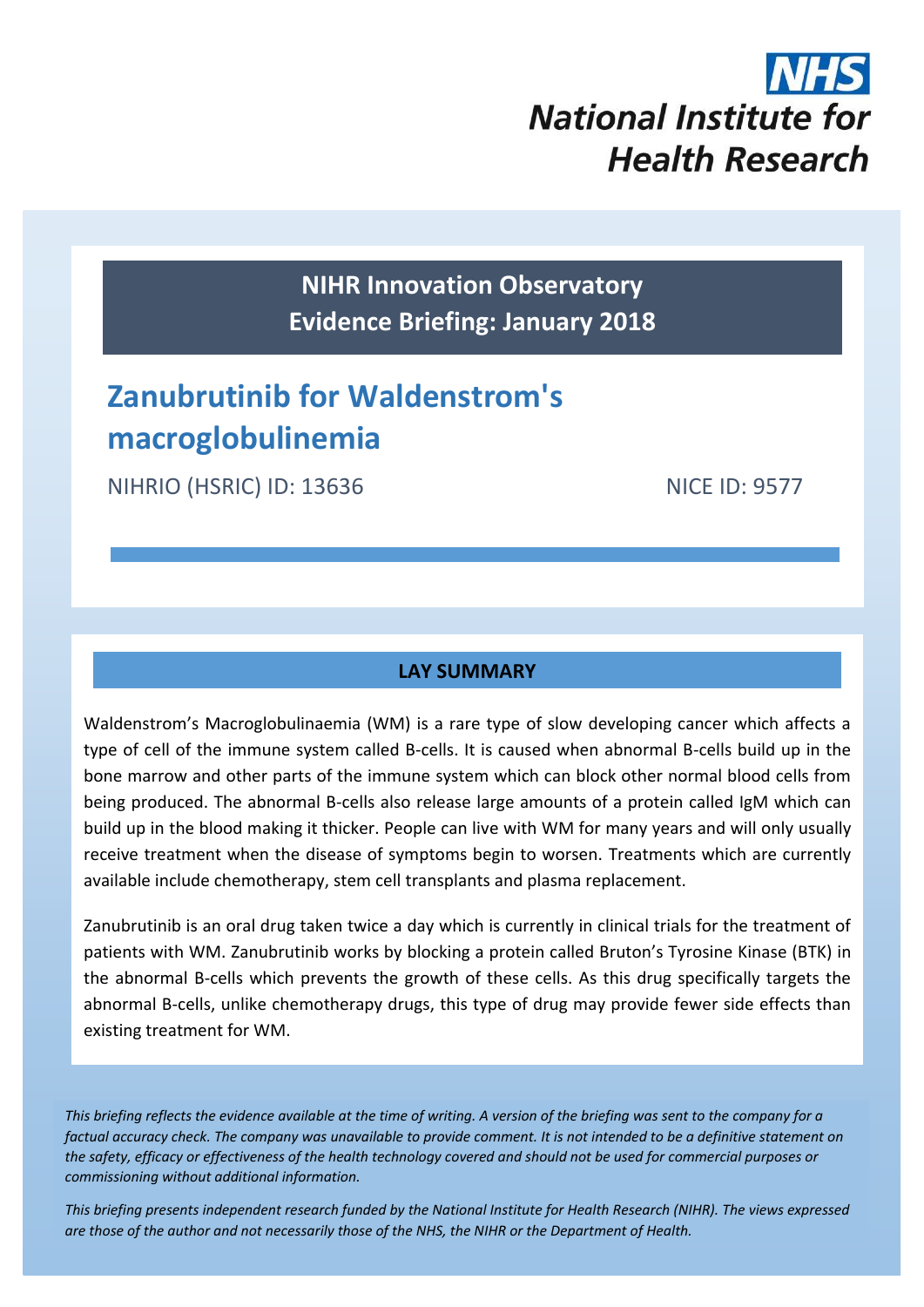## **TARGET GROUP**

Waldenstrom's macroglobulinemia

## **TECHNOLOGY**

#### <span id="page-1-0"></span>**DESCRIPTION**

Zanubrutinib (BGB3111) is a potent and highly selective small molecule Bruton's Tyrosine Kinase (BTK) inhibitor. Zanubrutinib works by binding to and inhibiting BTK which prevents the activation of the B cell antigen receptor (BCR) signalling pathway. This inhibits B-cell activation and the growth of malignant B-cells which overexpress BTK (which plays an important role in the development, activation, signalling, proliferation and survival of B-lymphocytes).<sup>1, 2</sup>

Zanubrutinib is intended for the treatment of B-cell cancers such as Waldenstrom's macroglobulinaemia. In the phase III trial (NCT03053440), 160mg oral zanubrutinib will be taken twice a day till progressive disease, unacceptable toxicity, death, withdrawal of consent or study termination.<sup>[12](#page-4-0)</sup>

Zanubrutinib does not currently have Marketing Authorisation in the EU for any indication.

Zanubrutinib is currently in phase III trials for chronic lymphocytic leukaemia – first line and Waldenstrom's Macroglobulinaemia.

Zanubrutinib is currently in phase II trials for:

- Follicular lymphoma third line
- Relapsed chronic lymphocytic leukaemia
- Refractory chronic lymphocytic leukaemia
- Diffuse Large B-cell lymphoma
- Mantle cell lymphoma

#### **INNOVATION and/or ADVANTAGES**

As zanubrutinib is a potentially a highly specific BTK inhibitor, this may confer advantages over less specific BTK inhibitors, such as ibrutinib, regarding safety and tolerability. It has also been claimed that in preclinical studies, zanubrutinib showed more sustained inhibition in disease causing tissue and better bioavailability than ibrutinib. Preclinical data also showed zanubrutinib may have a synergistic effect with rituximab and so this drug may have the potential to be used in combination with chemotherapy to improve outcomes[.](#page-1-0)<sup>1</sup>

#### **DEVELOPER**

BeiGene Co Ltd.

#### **AVAILABILITY, LAUNCH or MARKETING**

Zanubrutinib was a designated orphan drug in the USA for Waldenstrom's Macroglobulinaemia in June  $2016.<sup>3</sup>$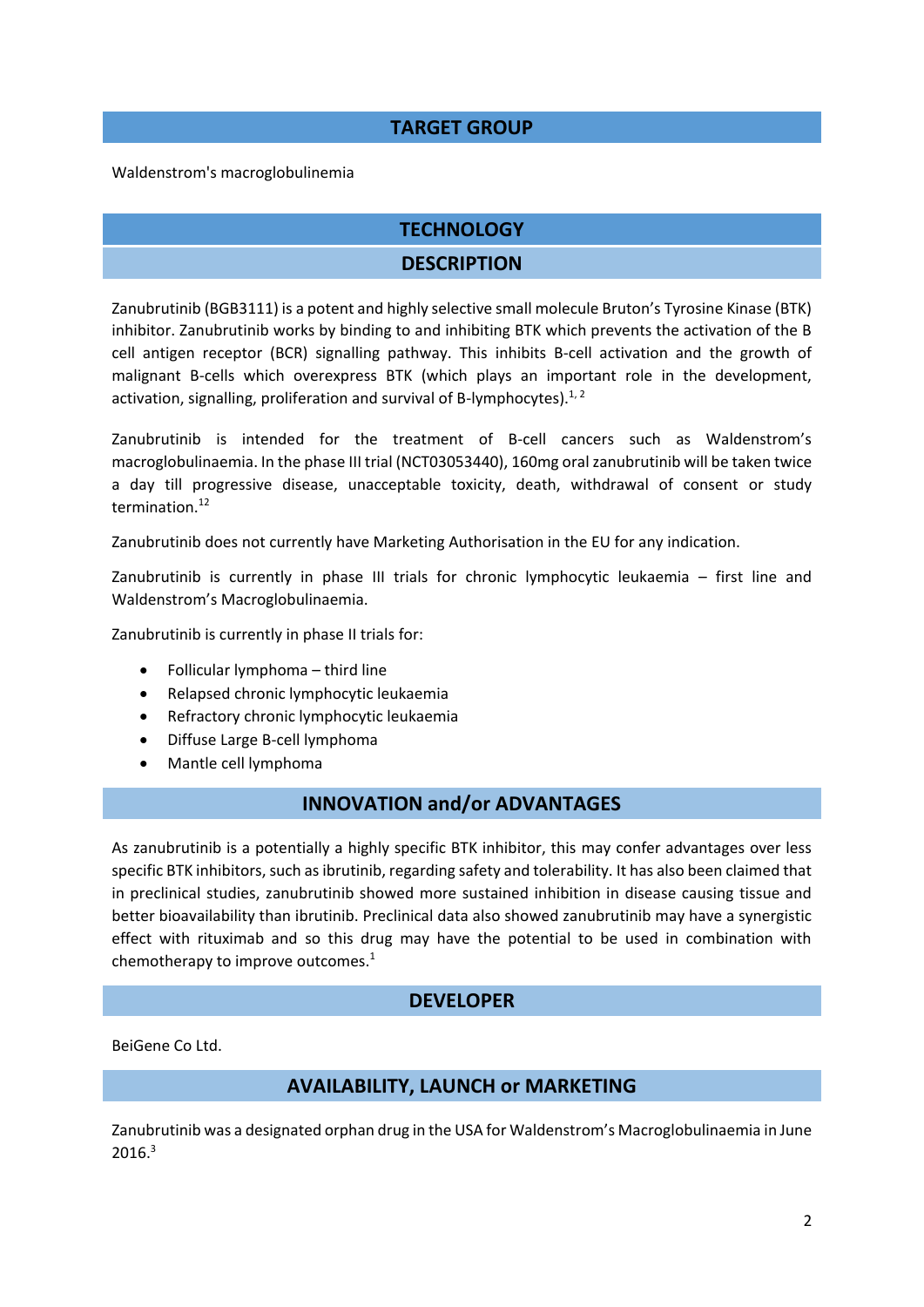# **PATIENT GROUP**

#### <span id="page-2-2"></span>**BACKGROUND**

Waldenstrom's Macroglobulinaemia (WM) is a rare form of slow growing non-Hodgkin's lymphoma which affects a type of B-cell called plasma cells (or effector B-cells). In WM, abnormal plasma cells build up in the bone marrow and lymphatic system which can impair the bone marrow from producing normal amounts of red and white blood cells, resulting in anaemia, neutropenia and thrombocytopenia. Abnormal plasma cells in WM can also make large amounts of the IgM protein which can make the blood thicker than usual. WM may not initially cause specific symptoms, but some general symptoms may include; tiredness, bruising and bleeding, infections, night sweats, weight loss, headaches and blurred vision.<sup>4, 5</sup>

<span id="page-2-0"></span>WM is a rare lymphoma, mostly affecting people over 65 years. The cause of WM is unknown however it has been observed to occur in clusters within families, with 1 in 5 people with WM having a family member with WM or a similar type of non-Hodgkin's lymphoma (e.g. chronic lymphocytic leukaemia). Certain mutations have also been observed in people with WM such as that in the MYD88 gene (coding for the myeloid differentiation primary response 88 protein), which occurs in the majority of people with WM. Mutations in the CXCR4 gene (coding for chemokine receptor type 4 protein) are also found in approximately a third of people with WM. $^6$ 

As WM is a slow growing lymphoma some patients may not require treatment for months or years after diagnosis. Regular check-ups and blood tests will be conducted and treatment started if there are troubling symptoms, increased IgM levels in the blood or if there are changes to blood cell counts. The current treatment options for WM are outlined below and most are provided as part of outpatient visits.[4](#page-2-0) Most people live with WM for many years and patients have to cope with many of the issues common in those with chronic disease such as coping with tiredness, effects of diagnosis on feelings and relationships, finances and travel[.](#page-2-1)<sup>6</sup>

#### <span id="page-2-1"></span>**CLINICAL NEED and BURDEN OF DISEASE**

WM affects <2% patient with non-Hodgkin's lymphoma<sup>[5](#page-2-2)</sup> and more than 400 people a year a diagnosed with WM in the UK. $<sup>7</sup>$ </sup>

The age standardised annual incidence of WM in the UK is 0.55 per 100,000.<sup>[9](#page-2-3)</sup> The prevalence of WM in Europe is estimated at 1 in 102,220 people and overall prevalence is estimated at 1-9 per 100,000 people.<sup>8</sup>

The median age of presentation is 71 years and median survival time in 60 months.<sup>9</sup>

In 2016-2017 in the UK there were 5,629 admissions and 5,816 finished consultant episodes for Waldenström macroglobulinaemia (ICD 10: C88.0).<sup>10</sup>

#### <span id="page-2-3"></span>**PATIENT PATHWAY**

#### **RELEVANT GUIDANCE**

#### **NICE GUIDANCE**

 NICE Technology appraisal guidance in development. Ibrutininb with rituximab for treating Waldenstrom's macroglobulinemia [1127]. Expected publication date TBC.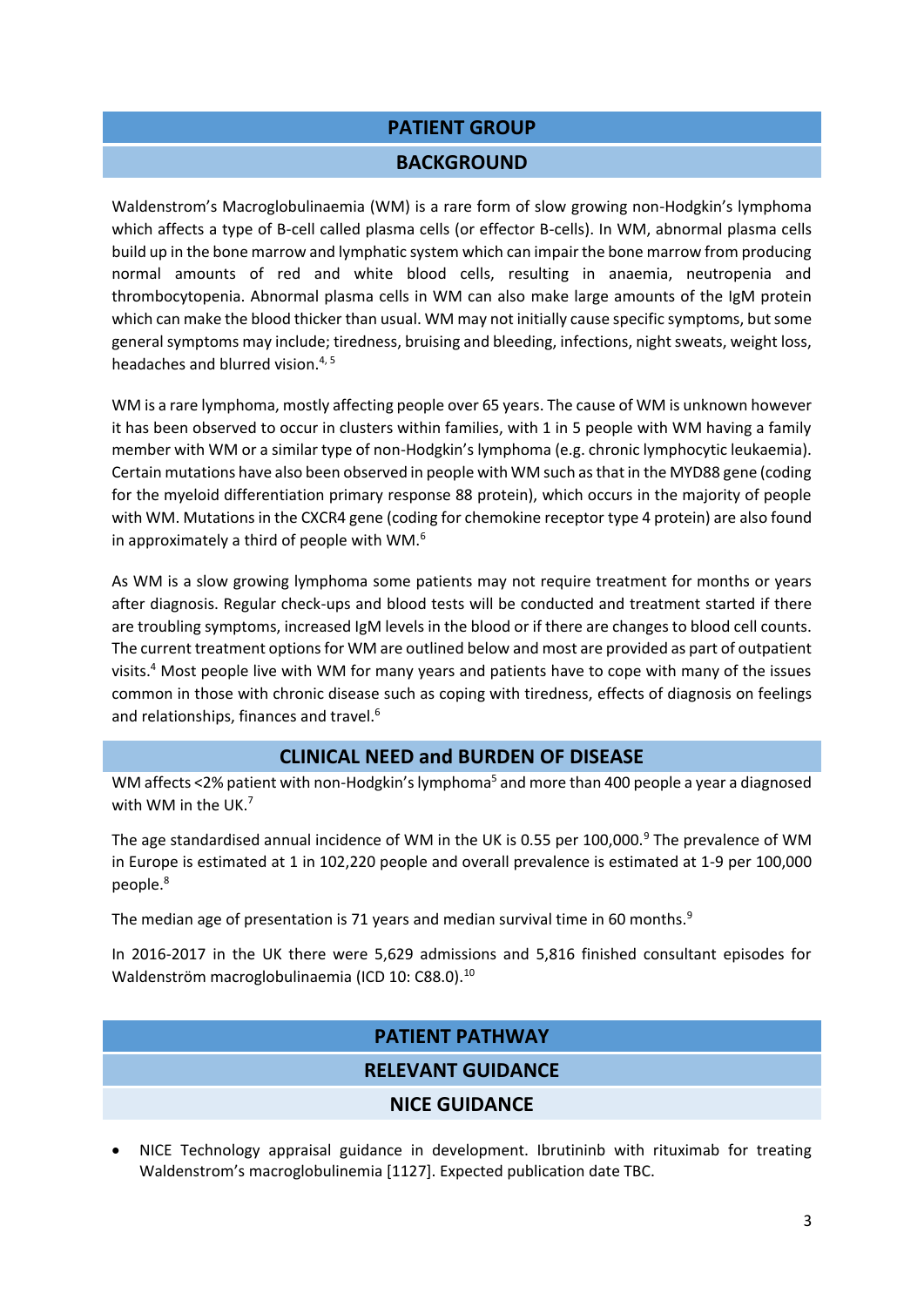- NICE Technology appraisal in development. Waldenstrom's macroglobulinemia ibrutininb [ID884]. Expected publication date 22 November 2017.
- NICE Technology appraisal guidance. Ibrutinib for treating Waldenstrom's macroglobulinemia (TA491). November 2017.

#### **NHS ENGLAND and POLICY GUIDANCE**

 NHS England. Clinical Commissioning Policy: Haematopoietic Stem Cell Transplantation (HSCT) for lymphoplasmacytic lymphoma (adults). NHS England: 16067/P. 12 December 2016.

## **OTHER GUIDANCE**

- National Comprehensive Cancer Network (NCCS). NCCN Clinical Practice Guidelines in Oncology for Waldenström's Macroglobulinemia/Lymphoplasmacytic Lymphoma. 2017
- London Cancer LPL. Lymphoplasmacytic Lymphoma/Waldenström's Macroglobulinaemia Guidelines. 2015
- British Journal of Haematology. Guidelines on the diagnosis and management of Waldenström's macroglobulinaemia. 2014.
- European Society for Medical Oncology (ESMO). Waldenstrom's Macroglobulinaemia: ESMO Clinical Practice Guidelines. 2013

#### **CURRENT TREATMENT OPTIONS**

There is currently no cure for WM and treatments aim to control the disease and symptoms. Many people will be asymptomatic and will not require treatment for years (a few people will never require treatment). During this time a 'watch and wait' strategy is employed with patients having regular (3- 6 months) check-ups and blood tests (to measure IgM levels and blood cell counts).[6](#page-2-1)

Treatment will start if troublesome symptoms start, blood IgM levels increase or blood cell counts change (development of anaemia, neutropenia or thrombocytopenia). There are several different types of treatment available for WM, including:[6](#page-2-1)

- Chemotherapy first line<sup>[4,](#page-2-0) [6](#page-2-1)</sup>
	- o Rituximab in combination with:
		- Dexamethasone an cyclophosphamide (DRC)
		- **Bendamustine (BR)**
		- $\blacksquare$  Fludarabine (FR)
		- **Filudarabine and cyclophosphamide (FCR)**
		- Cladribine (Clad-R)
		- o Chemotherapy regimens without rituximab:
			- Cyclophosphamide, vincristine, doxorubicin and prednisolone (CHOP)
- Stem cell transplant
	- $\circ$  Autologous where stem cells are taken from the patient and returned by drip infusion after treatment with high dose chemotherapy (high dose chemotherapy with stem cell support)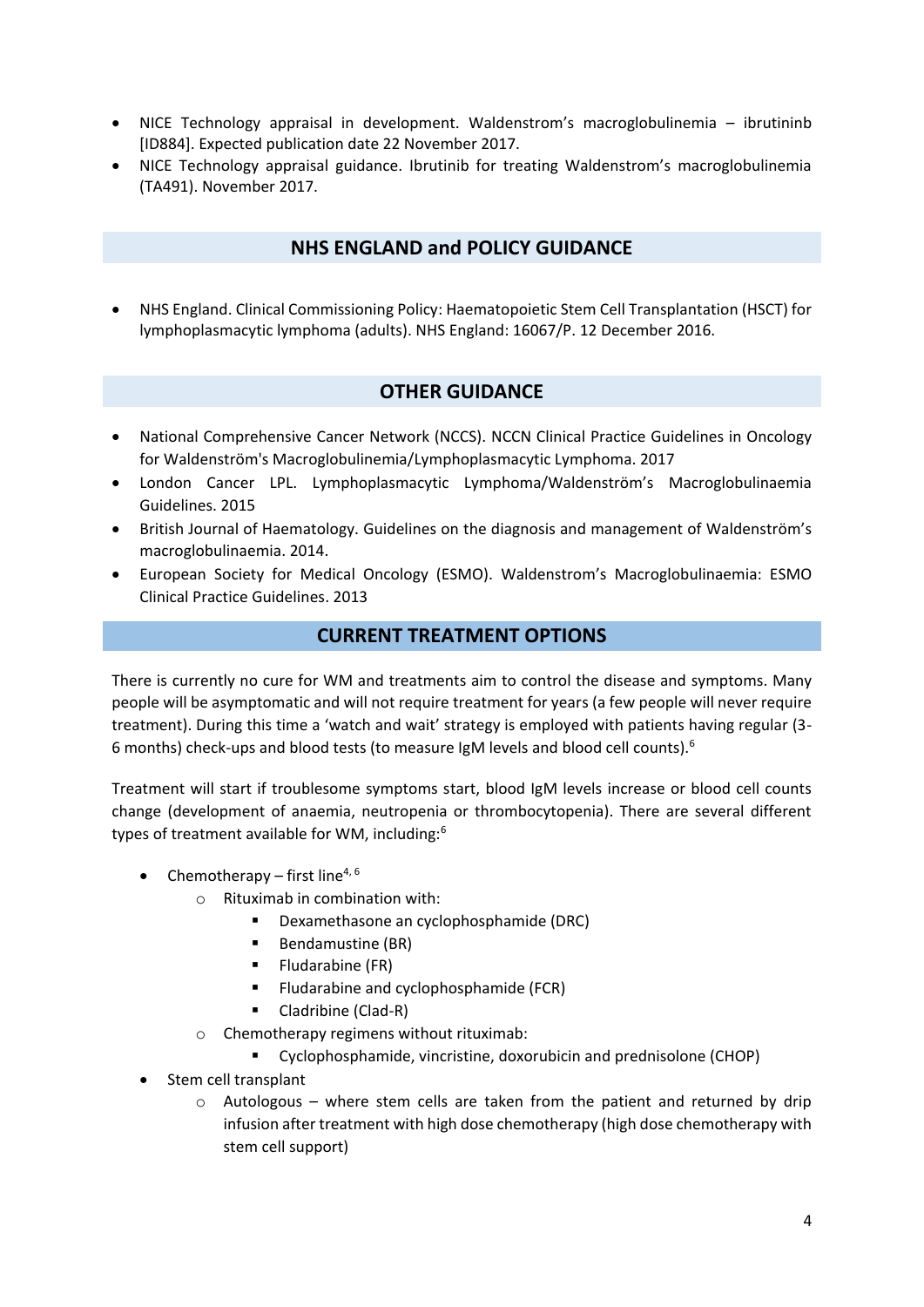- $\circ$  Allogenic stem cells are donated by a another person (donor) and administered to the patient
- Plasma exchange (plasmapheresis) where the patient is connected to a machine (cell separator) via a cannula where blood is circulated though and separated into plasma and blood cells. The patient's plasma (containing IgM) is removed and a plasma substitute returned along with the blood cells.<sup>[4](#page-2-0)</sup>
- Other drugs (not licenced or not approved for use in WM by NICE in the UK)<sup>11</sup>
	- o Bortezomib proteasome inhibitor
	- o Bendamustine DNA synthesis inhibitor
	- o Thalidomide TNF Inhibitor
	- o Ofatumumab monoclonal antibody
	- o Idelalisib phosphoinositide 3-kinase inhibitor
	- o Ibrutinib brunton's tyrosine kinase inhibitor (NICE technology appraisal currently in development for use in WM)

Chemotherapy regimens are given over several months with one drug administered over several weeks followed by a break and another drug over the following weeks. The chemotherapy regime chosen will depend on individual factors such as general health, symptoms and potential future treatments required (e.g. stem cell transplant).[6](#page-2-1)

#### <span id="page-4-0"></span>**EFFICACY and SAFETY**

| <b>Trial</b>                 | BGB-3111-302, NCT03053440, EudraCT-2016-002980-33, 2016-<br>002980-33, NCI-2017-00526, CDR788090; zanubrutinib vs ibrutinib;<br>phase III                                                                                                                                                                                                                                                                                                                                                                                                                                                                                                                                                                     |  |  |
|------------------------------|---------------------------------------------------------------------------------------------------------------------------------------------------------------------------------------------------------------------------------------------------------------------------------------------------------------------------------------------------------------------------------------------------------------------------------------------------------------------------------------------------------------------------------------------------------------------------------------------------------------------------------------------------------------------------------------------------------------|--|--|
| <b>Sponsor</b>               | <b>BeiGene</b>                                                                                                                                                                                                                                                                                                                                                                                                                                                                                                                                                                                                                                                                                                |  |  |
| <b>Status</b>                | Ongoing - recruiting                                                                                                                                                                                                                                                                                                                                                                                                                                                                                                                                                                                                                                                                                          |  |  |
| <b>Source of Information</b> | Trial registry <sup>12</sup>                                                                                                                                                                                                                                                                                                                                                                                                                                                                                                                                                                                                                                                                                  |  |  |
| Location                     | USA, Australia, 11 EU countries including the UK                                                                                                                                                                                                                                                                                                                                                                                                                                                                                                                                                                                                                                                              |  |  |
| <b>Design</b>                | Randomised, active-controlled                                                                                                                                                                                                                                                                                                                                                                                                                                                                                                                                                                                                                                                                                 |  |  |
| <b>Participants</b>          | n=167 (planned); aged 18 years and older; clinical and definitive<br>histologic diagnosis of Waldenström's Macroglobulinemia (WM);<br>no prior therapy for WM/ considered inappropriate candidates for<br>standard chemoimmunotherapy                                                                                                                                                                                                                                                                                                                                                                                                                                                                         |  |  |
| <b>Schedule</b>              | Participants are randomised to one of three treatment arms:<br>1. Arm A (active treatment arm - cohort 1) - n=75 (planned),<br>160mg oral zanubrutinib taken twice a day till progressive<br>disease, unacceptable toxicity, death, withdrawal of<br>consent or study termination.<br>2. Arm B (active comparator) - n=75 (planned), 420mg oral<br>ibrutininb per day till progressive disease, unacceptable<br>toxicity, death, withdrawal of consent or study termination.<br>Arm C (active treatment arm $-$ cohort 2) $-$ n=15-20<br>3.<br>(planned), 160mg oral zanubrutinib taken twice a day till<br>progressive disease, unacceptable toxicity, death,<br>withdrawal of consent or study termination. |  |  |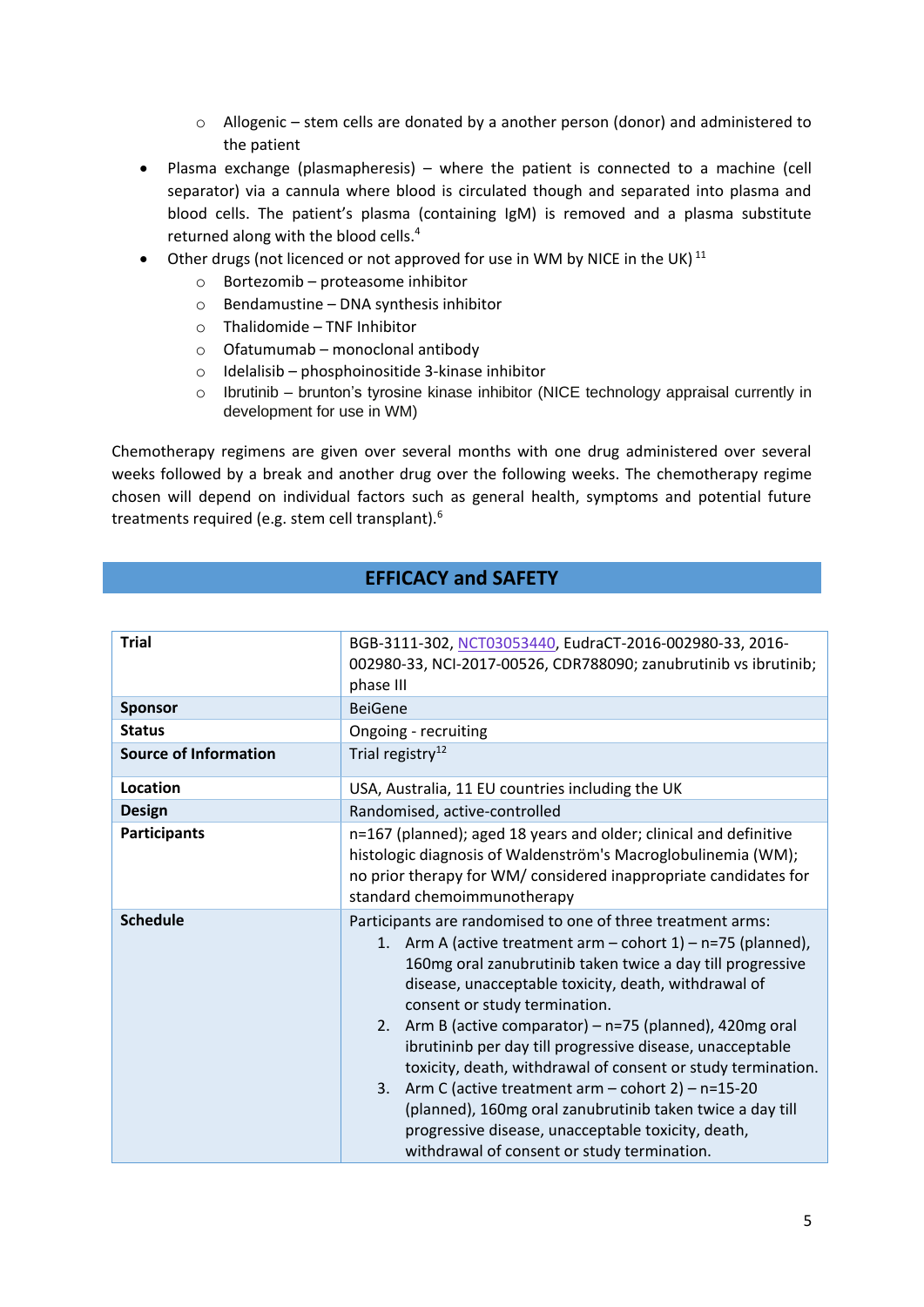| Follow-up                      | Active treatment till progressive disease, unacceptable toxicity,<br>death, withdrawal of consent or study termination.                                                                                                                                                                                                                                                                                                                                                                                                                                                                                                                                                                                                                                                                                                                                                                                                                                                                                                                                                                                                                                                                                                                                                                                                                                                                                                                                                          |  |  |
|--------------------------------|----------------------------------------------------------------------------------------------------------------------------------------------------------------------------------------------------------------------------------------------------------------------------------------------------------------------------------------------------------------------------------------------------------------------------------------------------------------------------------------------------------------------------------------------------------------------------------------------------------------------------------------------------------------------------------------------------------------------------------------------------------------------------------------------------------------------------------------------------------------------------------------------------------------------------------------------------------------------------------------------------------------------------------------------------------------------------------------------------------------------------------------------------------------------------------------------------------------------------------------------------------------------------------------------------------------------------------------------------------------------------------------------------------------------------------------------------------------------------------|--|--|
| <b>Primary Outcomes</b>        | Proportion of subjects achieving either a complete response (CR) or<br>very good partial response (VGPR) in Cohort 1 using an adaptation<br>of the response criteria updated at the Sixth IWWM as assessed by<br>an independent review committee. - Up to 3 years                                                                                                                                                                                                                                                                                                                                                                                                                                                                                                                                                                                                                                                                                                                                                                                                                                                                                                                                                                                                                                                                                                                                                                                                                |  |  |
| <b>Secondary Outcomes</b>      | Efficacy measured by major response rate (MRR) in Cohort 1 -<br>$\bullet$<br>Up to 5 years<br>MRR defined as the proportion of subjects achieving a best<br>$\bullet$<br>response of response of CR, VGPR, or partial response (PR)<br>Efficacy measured by duration of response (DOR) in Cohort 1 -<br>$\bullet$<br>Up to 5 years<br>DOR defined as the time from first determination of response<br>$\bullet$<br>(CR, VGPR or PR) until first documentation of progression or<br>death, whichever comes first<br>Efficacy measured by progression-free survival (PFS) in Cohort<br>$\bullet$<br>1 - Up to 5 years<br>PFS defined as time from randomization to the first<br>$\bullet$<br>documentation of progression or death, whichever occurs first<br>Resolution of treatment-precipitating symptoms in Cohort 1,<br>$\bullet$<br>measured by the absence of the symptoms that triggered<br>initiation of study treatment (per the IWWM treatment<br>guidelines) at any point during study treatment - Up to 5 years<br>Anti-lymphoma effect in Cohort 1, as measured by any<br>$\bullet$<br>reduction in bone marrow involvement by lymphoplasmacytoid<br>lymphocytes and/or size of lymphadenopathy and/or<br>hepatosplenomegaly - Up to 5 years<br>Safety measured by the incidence, timing, and severity of<br>$\bullet$<br>treatment-emergent AEs in Cohort 1 - Up to 5 years<br>The incidence of AEs of Special Interest in Cohort 1 - Up to 5<br>$\bullet$<br>years |  |  |
| <b>Key Results</b>             | $\overline{\phantom{a}}$                                                                                                                                                                                                                                                                                                                                                                                                                                                                                                                                                                                                                                                                                                                                                                                                                                                                                                                                                                                                                                                                                                                                                                                                                                                                                                                                                                                                                                                         |  |  |
| <b>Adverse effects (AEs)</b>   | $\qquad \qquad -$                                                                                                                                                                                                                                                                                                                                                                                                                                                                                                                                                                                                                                                                                                                                                                                                                                                                                                                                                                                                                                                                                                                                                                                                                                                                                                                                                                                                                                                                |  |  |
| <b>Expected reporting date</b> | Estimated Primary completion date reported as June 2021.                                                                                                                                                                                                                                                                                                                                                                                                                                                                                                                                                                                                                                                                                                                                                                                                                                                                                                                                                                                                                                                                                                                                                                                                                                                                                                                                                                                                                         |  |  |

| Trial                 | BGB-3111-210, NCT03332173; zanubrutinib; phase II                                                                                                            |  |  |
|-----------------------|--------------------------------------------------------------------------------------------------------------------------------------------------------------|--|--|
| Sponsor               | <b>BeiGene</b>                                                                                                                                               |  |  |
| <b>Status</b>         | Ongoing - recruiting                                                                                                                                         |  |  |
| Source of Information | Trial registry <sup>13</sup>                                                                                                                                 |  |  |
| Location              | China                                                                                                                                                        |  |  |
| Design                | Non-randomised, uncontrolled                                                                                                                                 |  |  |
| Participants          | n= 40 (planned); aged 18 years and older; clinical and definitive<br>histologic diagnosis of WM; disease progression on least one prior<br>treatment; for WM |  |  |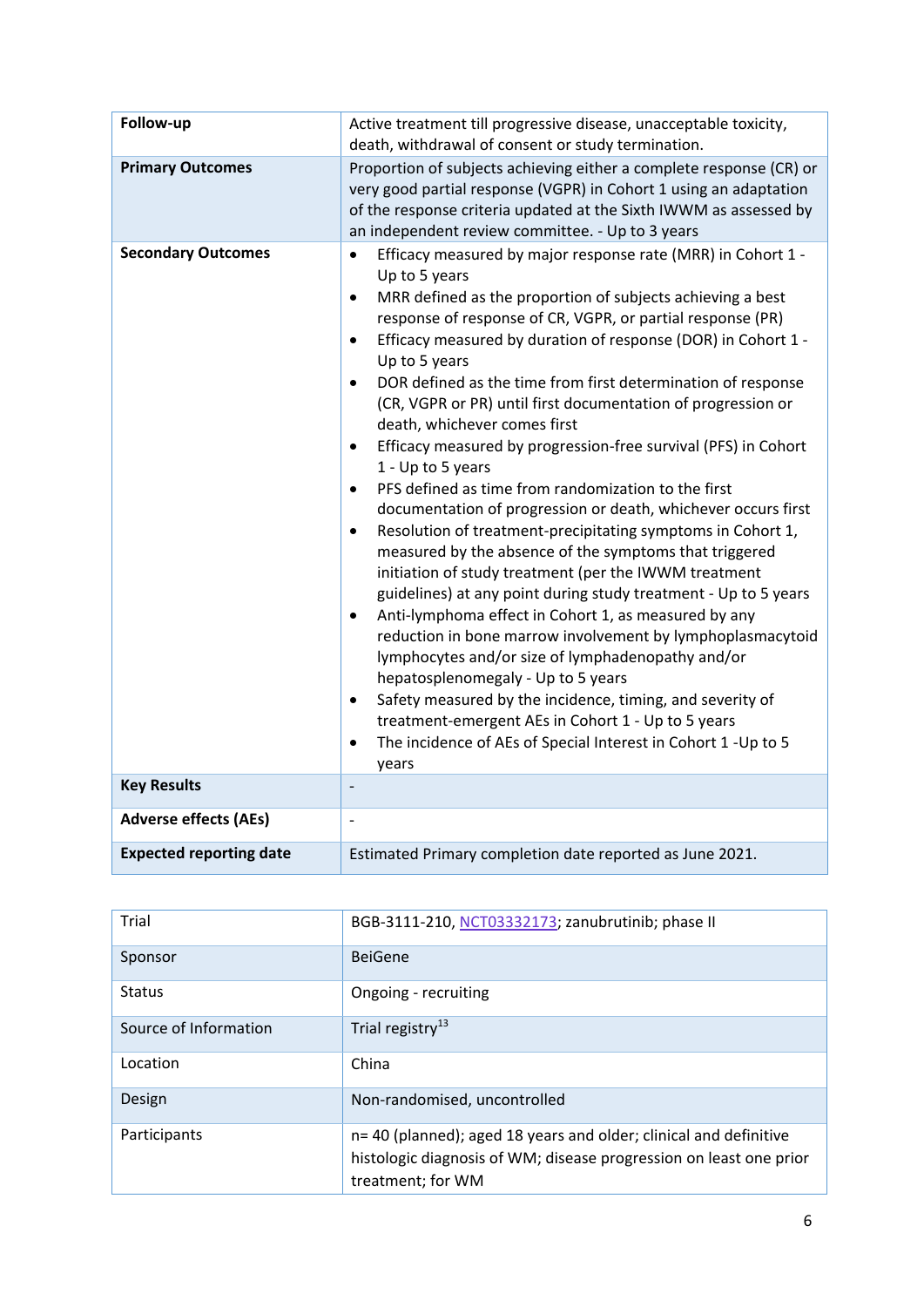| Schedule                       | Single group assignment to receive 160mg oral zanubrutinib twice<br>daily (as 2x 80mg white opaque capsules) until disease<br>progression, unacceptable toxicity or death, withdrawal of<br>consent, lost to follow-up, or study termination                                                                                                                                                                                                                                                                                                                                                                                                                                                                                                                                                        |  |
|--------------------------------|-----------------------------------------------------------------------------------------------------------------------------------------------------------------------------------------------------------------------------------------------------------------------------------------------------------------------------------------------------------------------------------------------------------------------------------------------------------------------------------------------------------------------------------------------------------------------------------------------------------------------------------------------------------------------------------------------------------------------------------------------------------------------------------------------------|--|
| Follow-up                      | Until disease progression, unacceptable toxicity or death,<br>withdrawal of consent, lost to follow-up, or study termination - up<br>to 3 years                                                                                                                                                                                                                                                                                                                                                                                                                                                                                                                                                                                                                                                     |  |
| <b>Primary Outcomes</b>        | Major response rate (MRR) - up to 3 years                                                                                                                                                                                                                                                                                                                                                                                                                                                                                                                                                                                                                                                                                                                                                           |  |
| <b>Secondary Outcomes</b>      | Progression free survival (PFS) - up to 3 years<br>$\bullet$<br>Overall response rate (ORR) - up to 3 years<br>ORR is the proportion of subjects with a minor, partial, very<br>$\bullet$<br>good partial, and complete response<br>Duration of major response (DOMR) - up to 3 years<br>$\bullet$<br>Resolution of treatment precipitating symptoms - up to 3 years<br>$\bullet$<br>Anti-lymphoma effect - up to 3 years<br>$\bullet$<br>defined as any reduction during the course of study treatment<br>in bone marrow involvement by lymphoplasmacytoid<br>lymphocytes and/or size of lymphadenopathy and/or<br>hepatosplenomegaly by CT scan. Lymphadenopathy is defined<br>as any node with longest diameter (LDi) > 1.5 cm and<br>splenomegaly is defined as vertical spleen length > 13 cm. |  |
| <b>Key Results</b>             | $\overline{\phantom{a}}$                                                                                                                                                                                                                                                                                                                                                                                                                                                                                                                                                                                                                                                                                                                                                                            |  |
| Adverse effects (AEs)          | $\qquad \qquad \blacksquare$                                                                                                                                                                                                                                                                                                                                                                                                                                                                                                                                                                                                                                                                                                                                                                        |  |
| <b>Expected reporting date</b> | Estimated primary completion date April 2019.                                                                                                                                                                                                                                                                                                                                                                                                                                                                                                                                                                                                                                                                                                                                                       |  |

# **ESTIMATED COST and IMPACT**

#### **COST**

The cost of zanubrutinib is not yet known.

# **IMPACT – SPECULATIVE**

#### **IMPACT ON PATIENTS AND CARERS**

- ☐ Reduced mortality/increased length of survival
- ☐ Reduced symptoms or disability

- 
- □ Other **□ Other** and Other **No impact identified:** no clinical trial data on effectiveness yet available

# **IMPACT ON HEALTH and SOCIAL CARE SERVICES**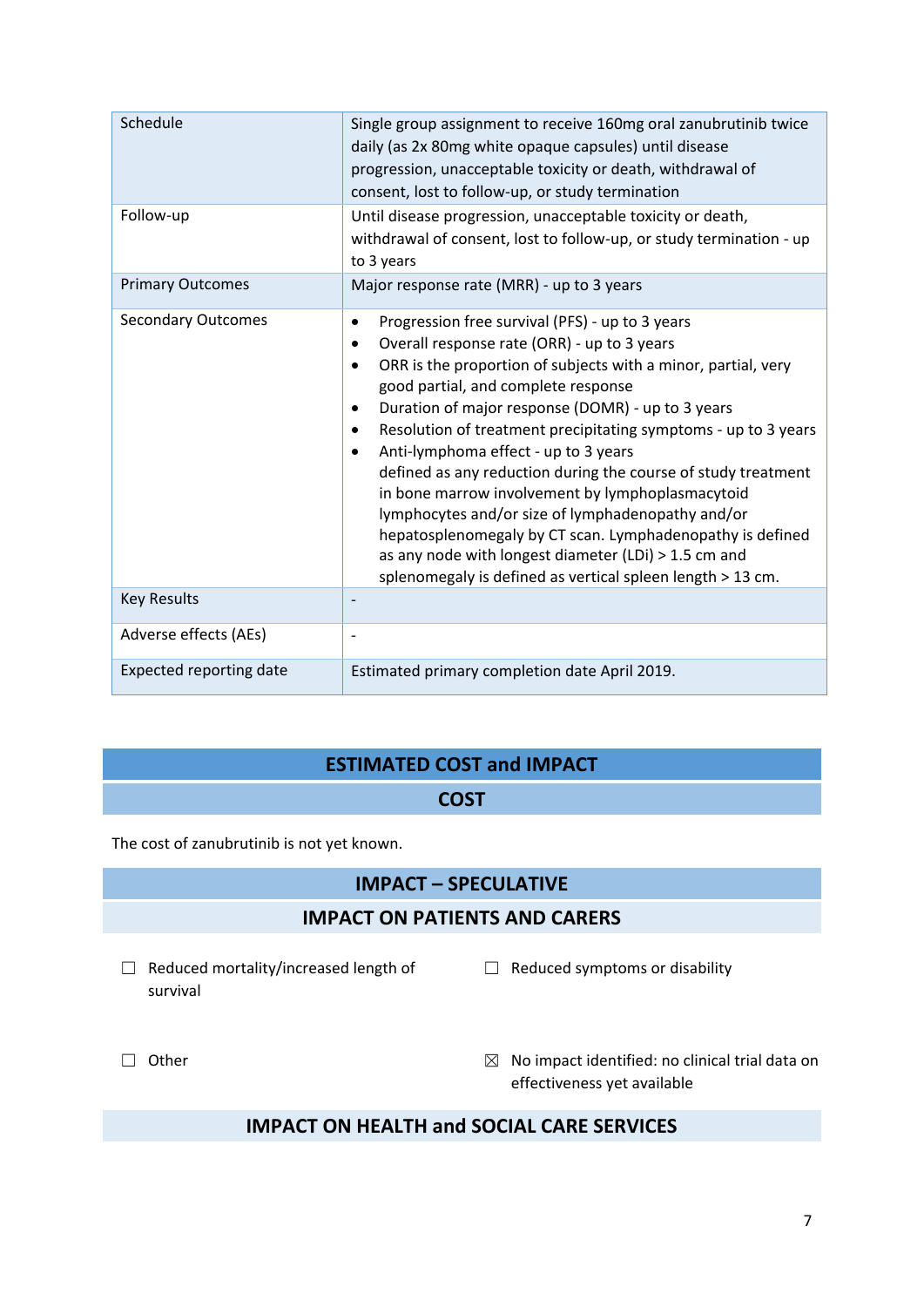|                                               | Increased use of existing services     | П            | Decreased use of existing services          |  |  |  |
|-----------------------------------------------|----------------------------------------|--------------|---------------------------------------------|--|--|--|
|                                               | Re-organisation of existing services   | П            | Need for new services                       |  |  |  |
|                                               | Other                                  | ⊠            | None identified                             |  |  |  |
| <b>IMPACT ON COSTS and OTHER RESOURCE USE</b> |                                        |              |                                             |  |  |  |
|                                               | Increased drug treatment costs         |              | Reduced drug treatment costs                |  |  |  |
|                                               | Other increase in costs                | $\mathsf{L}$ | Other reduction in costs                    |  |  |  |
|                                               | Other                                  | ⊠            | None identified: no cost data yet available |  |  |  |
|                                               | <b>OTHER ISSUES</b>                    |              |                                             |  |  |  |
| ⊠                                             | Clinical uncertainty or other research |              | None identified                             |  |  |  |

question identified: no clinical trial data on effectiveness yet available

**.** 

#### **REFERENCES**

<sup>1</sup> BeiGene. *BGB-3111*. Available from: <http://www.beigene.com/pipeline/clinical-candidates/bgb-3111/> [Accessed 04 January 2018].

<sup>2</sup> NIH National Cancer Institute. *NCI Drug Dictionary - BTK inhibitor BGB-3111*. Available from: <https://www.cancer.gov/publications/dictionaries/cancer-drug?cdrid=768510> [Accessed 04 January 2018].

<sup>3</sup> US Food and Drug Administration. *Search Orphan Drugs Designations and Approvals.* Available from: <https://www.accessdata.fda.gov/scripts/opdlisting/oopd/listResult.cfm> [Accessed 20 December 2017].

<sup>4</sup> Macmillan Cancer Support. *Waldenstrom's macroglobulinaemia.* Available from: [https://www.macmillan.org.uk/information-and-support/lymphoma/lymphoma-non-hodgkin/understanding](https://www.macmillan.org.uk/information-and-support/lymphoma/lymphoma-non-hodgkin/understanding-cancer/types-of-non-hodgkin-lymphoma/waldenstroms-macroglobulinaemia.html#153499)[cancer/types-of-non-hodgkin-lymphoma/waldenstroms-macroglobulinaemia.html#153499](https://www.macmillan.org.uk/information-and-support/lymphoma/lymphoma-non-hodgkin/understanding-cancer/types-of-non-hodgkin-lymphoma/waldenstroms-macroglobulinaemia.html#153499) [Accessed 05 January 2018].

5 Lymphoma Research Foundation. *Waldenstrom's Macroglobulinaemia.* Available from: <http://www.lymphoma.org/site/pp.asp?c=bkLTKaOQLmK8E&b=6300163> [Accessed 05 January 2017].

6 Lymphoma Association. *Waldenstrom's macroglobulinaemia and lymphoplasmacytic lymphoma.* Available from: [https://www.lymphomas.org.uk/about-lymphoma/types/non-hodgkin-lymphoma/waldenstroms](https://www.lymphomas.org.uk/about-lymphoma/types/non-hodgkin-lymphoma/waldenstroms-macroglobulinaemia-and-lymphoplasmacytic)[macroglobulinaemia-and-lymphoplasmacytic](https://www.lymphomas.org.uk/about-lymphoma/types/non-hodgkin-lymphoma/waldenstroms-macroglobulinaemia-and-lymphoplasmacytic) [Accessed 05 January 2018].

<sup>7</sup> Waldenstrom's Macroglobulinaemia UK. *What is WM?*. Available from: [http://www.wmuk.org.uk/about](http://www.wmuk.org.uk/about-wm/what-is-wm)[wm/what-is-wm](http://www.wmuk.org.uk/about-wm/what-is-wm) [Accessed 05 January].

<sup>8</sup> Orphanet. *Waldenström macroglobulinemia*. Available from: [http://www.orpha.net/consor/cgi](http://www.orpha.net/consor/cgi-bin/OC_Exp.php?lng=EN&Expert=33226)[bin/OC\\_Exp.php?lng=EN&Expert=33226](http://www.orpha.net/consor/cgi-bin/OC_Exp.php?lng=EN&Expert=33226) [Accessed 05 January 2018].

<sup>9</sup> Specialist Pharmacy Service. *Zanubrutinib*. Available from:<https://www.sps.nhs.uk/medicines/zanubrutinib/> [Accessed 05 January 2018].